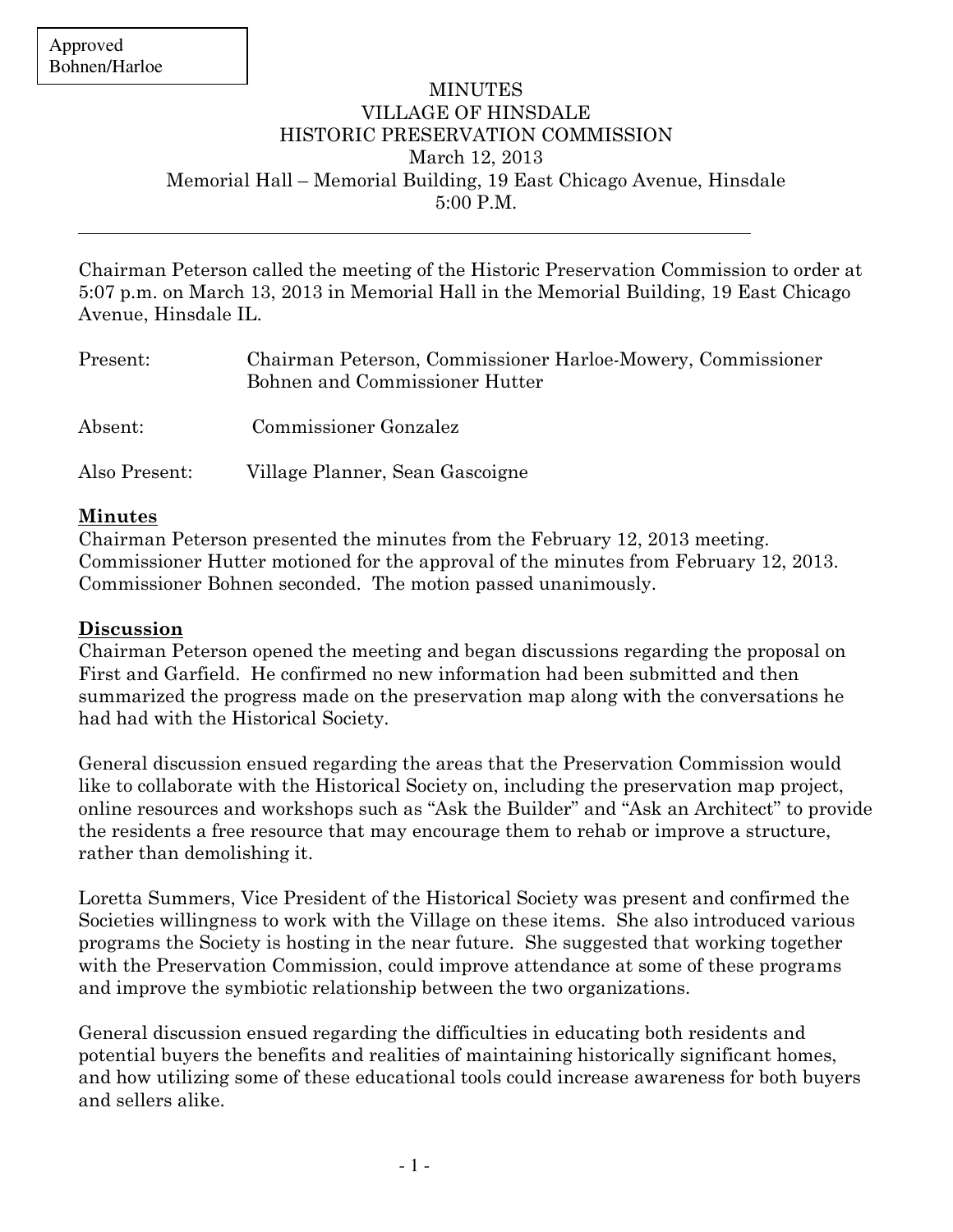The Commission thanked Ms. Summers for coming and Chairman Peterson introduced the discussion on the status of the Burlington Wall.

Mr. Gascoigne explained that he had a very limited background on it as Tim Scott was handling most of the details and he hadn't had an opportunity to touch base with Mr. Scott. He explained that, to his knowledge, this process was a directive from the EPS and the ACA.

Commissioner Bohnen provided the background that he had and general discussion ensued regarding the history and the status. The Commission expressed their interest in providing thoughts if the opportunity arose.

Chairman Peterson indicated that he had two potential homes that the owners are considering landmarking. He requested additional packet information to provide to these homeowners.

Commissioner Bohnen updated the Commission regarding his progress on Preservation Month, indicating that he is working with the Hinsdalean to get more exposure.

General discussion ensued regarding the different resources and newspapers available for publicizing the awards and advertising for nominations, as well as suggestions on how to improve the appearance of the poster to attract and create awareness towards the preservation awards.

Commissioner Harloe summarized their progress with judging and nominations, indicating that they were making good progress and had judges secured.

Commissioner Bohnen introduced the book written by Sandy Williams on the history of Hinsdale and summarized the different functions that have been held to date to promote the book. He explained that the book has had very good reception and that the sales have been very positive. He provided the contact information to get a copy and encouraged everyone that was interested to contact him or Sandy.

## Adjournment

Commissioner Harloe moved to adjourn. Commissioner Hutter seconded and the meeting adjourned at 5:42 p.m. on March 13, 2013.

Respectfully Submitted,

Sean Gascoigne Village Planner